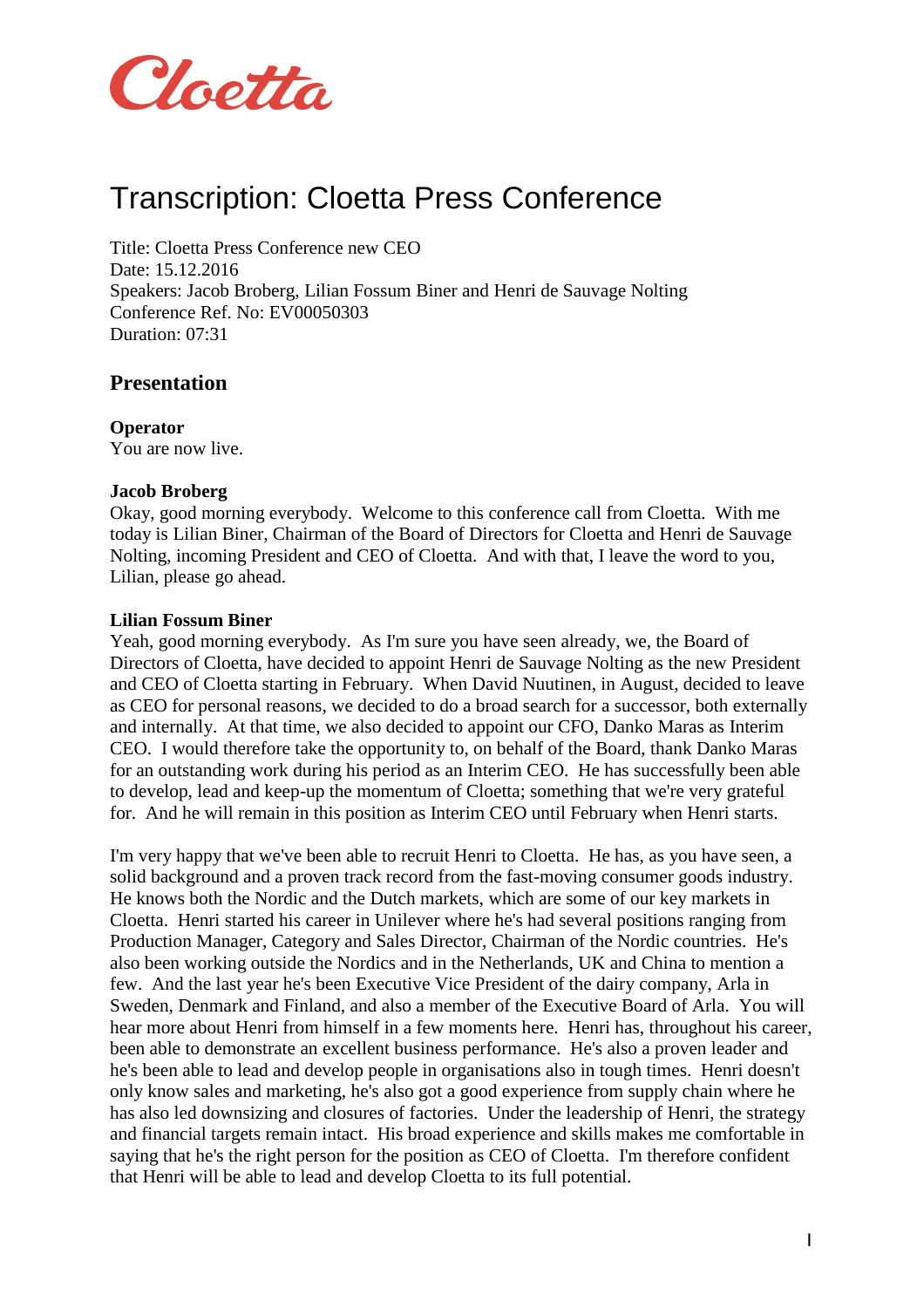

With that, I'll hand over to you, Henri.

#### **Henri de Sauvage Nolting**

Thank you, Lilian. So, I'm Henri. I am of course very honoured to sit here today. I'm a Dutch citizen with a French name. And I've lived in Stockholm, Sweden for the last – more than ten years, since 2004 and I like it a lot over here. I'm married to Jacqueline. We have one son, Jan nine years who was born here in Sweden and he speaks better Swedish than Dutch. My favourite Cloetta product is Polly, which is a fantastic product, I think, which I found when I moved to Sweden. Maybe a little bit elaborating on my work career: I've worked for many years for Unilever; more than 25 years, in the FMCG business and lately in Arla. And I would say that my main areas of expertise are commercial and categories of both sales and marketing, which I've done more or less since 1995 in many different roles, both in the Nordics and in the Netherlands, and a bit in China. I have a long history also of general management roles. The first one was in 1995 when I was a general manager in Hefei in China, of a state owned enterprise which was bought by Unilever, 70%, and I lived over there in a town with 2.5 million Chinese and I was the only foreigner. It was a real leadership challenge. I became the Managing Director of Unilever Ice Cream in Nordic, a category with a lot of relevant consumer and customer behaviour for the confectionary industry, I think. I was the Managing Director of Unilever in the Nordics; a big company, and the last three years as the Managing Director of Arla Foods in the home markets of Sweden, Denmark and also Finland. I started my career in production and engineering. I'm a chemical engineer, education-wise, so that was the first role I had in both the Netherlands and UK.

That said, I'm very excited to be appointed as the CEO of Cloetta and take the honour to lead this fantastic company with iconic, great brands around so many different countries. Cloetta is also a company which has been very close to me and my daily life in the past six years because Jacqueline, my wife works there. And our son was, during the summer time, disappointed when his mother told him that she wanted to move on in her life, and do something else. So when I told him, together with Jacqueline this morning that I would work for Cloetta, he became quite happy. So at least that's one person who's very happy that I take this role.

If I talk a little bit about my own leadership style: I have a few, within in my opinion, crucial areas which are important. And it starts with getting the whole company to focus relentlessly on consumers and brands, which, in my opinion, is the likelihood of a strong FMCG company. Next come our customers who we must work with to build our and their business together. These objectives can only be achieved by having a great team of people working on these priorities, inspired by their work and by their leaders. And to fund a lot of these activities, I'm also a big supporter of a sound cost culture in the whole company. Well, this should underpin the execution of Cloetta's strategy and the organic growth markets and EBIT expansions i.e. the financial targets of Cloetta are intact. Of course, I will have to get started in February and form a good, solid opinion on all units in the company before I can comment on any more specific business questions.

I'm really looking forward to this new role. It will be fun and of course challenging, but it feels great to be instrumental to help Cloetta to come to the next level.